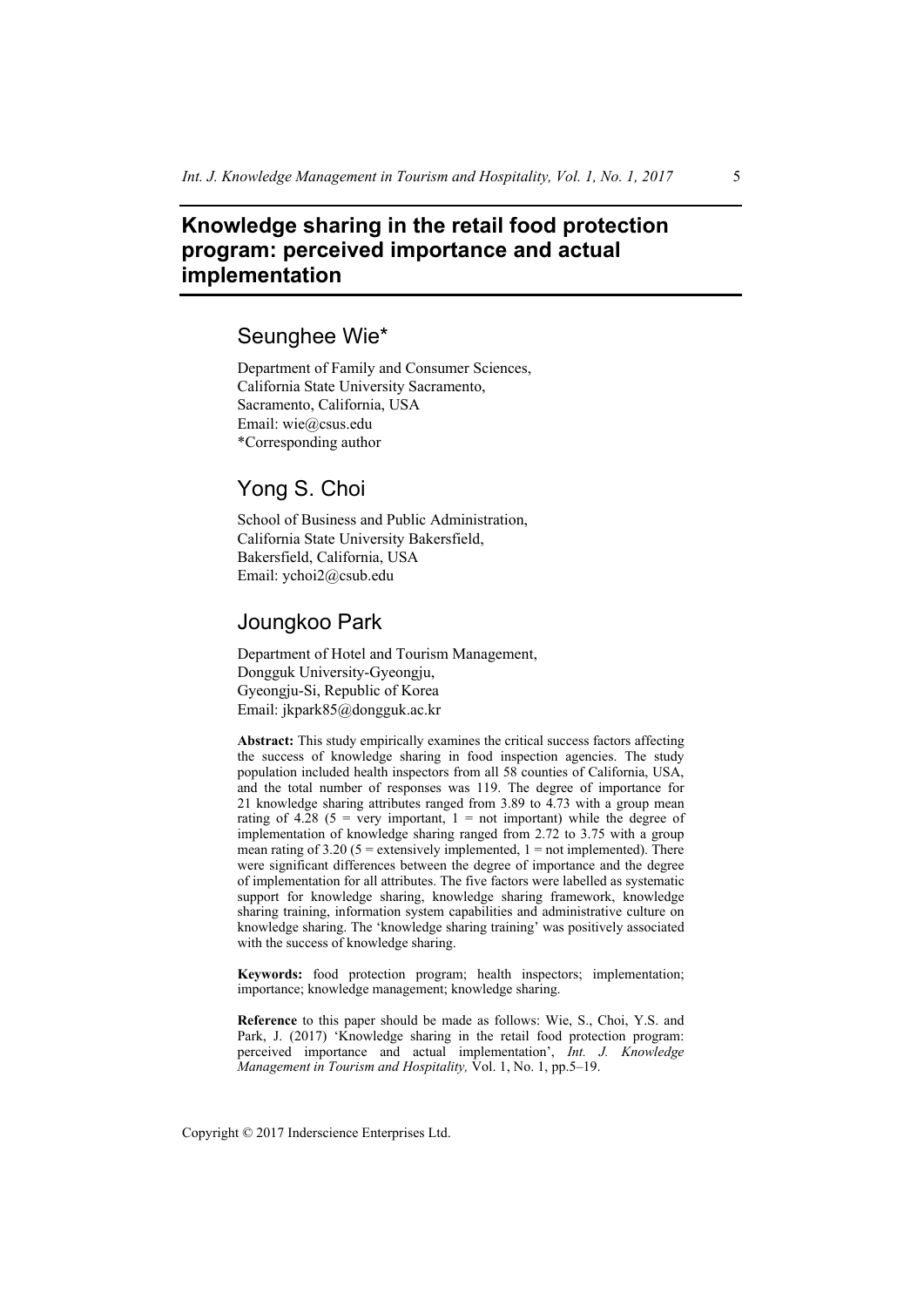**Biographical notes:** Seunghee Wie is a Professor, at the Department of Family and Consumer Sciences, in California State University Sacramento, USA. She specialises in food safety and sanitation, retail food protection program and foodservice management. She is a registered instructor for ServSafe® Food Protection Manager Certification course, recognised by the National Restaurant Association Education Foundation. Her most recent publications include 'Nonfood-related challenges and resources affect functioning of food banks', 'College students – perception and behaviour towards calorie counts on menu', and 'Competency perceptions of registered dietitians in senior care industry: empirical study'.

Yong Choi is a Professor, at the Department of Management and Marketing, in California State University Bakersfield, USA. He specialises in management information systems. His most recent publications include 'Perception and practices of knowledge sharing by food inspectors', 'Geographic information systems as a catalyst for improving operation of tourism organisations', and 'Comparative study of knowledge management in public administration'.

Joungkoo Park is an Associate Professor, at the Department of Hotel and Tourism Management, in Dongguk University-Gyeongju, Korea. His main research interests include tourism development, visitor satisfaction in protected areas and research methodology. He is a board member of the TOSUK Association and serves on the editorial board of The Korea Academic Society of Tourism and Leisure. His most recent publications include 'Strategies for managing perceived crowding in tourist destinations', and 'The expected effect of food – therapeutical leisure program on preventing school bullying'.

### **1 Introduction**

Food safety is an important public health priority. The Center for Disease Control and Prevention (CDC) estimates that "Each year, one in six Americans (or 48 million people) get sick, 128,000 are hospitalised and 3,000 die of foodborne diseases. Reducing foodborne illness by just 10% would keep 5 million Americans from getting sick each year" (Center for Disease Control and Prevention, 2014). The state and local agencies enforce the retail food protection program to promote food safety principles and to minimise the incidence of foodborne illness (Food and Drug Administration, 2014a). A successful implementation of the retail food protection program will require specialists, aka 'health inspectors,' to be updated and trained with current local and state health codes, FDA food recalls and commodity recalls, news of foodborne illness outbreaks and new laws.

Knowledge sharing might be considered as strategies and tools that could help the retail food protection programs deal effectively with their reality (Choi and Wie, 2010). There is a growing need for effective sharing and management of knowledge among health inspectors. As the retail food protection programs are challenged to provide more effective services with fewer resources, they will be required to leverage their resources very effectively (interview with Kelly McCoy, Sacramento County Environmental Management Department, 14th April 2010). Knowledge sharing in knowledge management is a concept in which an organisation consciously and comprehensively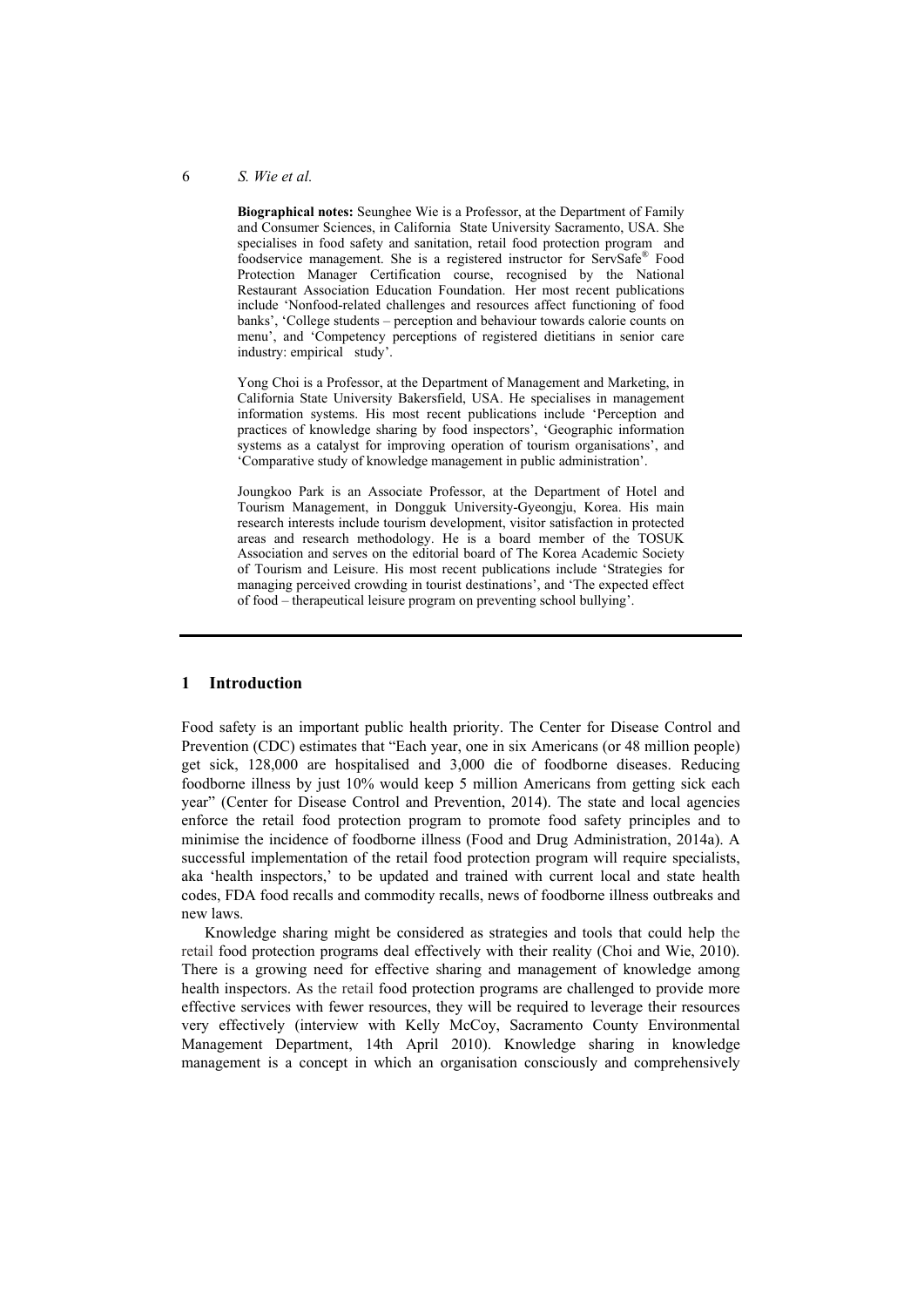gathers, organises, shares and analyses its knowledge in terms of resources, documents, and people skills (Paulin and Suneson, 2012).

Without sharing accurate knowledge in a timely manner, it would be very challenging and difficult to protect the public's health. Understanding how agencies adopt and deploy knowledge would offer insights into the capacity of county government and its ability to cope with these challenges.

The objective of this study is to develop and empirically examine the critical success factors affecting the success of knowledge sharing in food inspection agencies. These critical success factors are useful for structuring environmental analysis because the analyses of these factors provide an important meaning to knowledge sharing through the identification of core processes that are critical to successful knowledge sharing implementation (Chong and Choi, 2005; Digman, 1999).

## **2 Literature review**

### *2.1 Knowledge sharing in knowledge management*

Numerous studies have identified several key factors for the success of knowledge sharing in knowledge management (KM). The findings by leading KM researchers are major sources that can be used to identify the success factors of knowledge sharing (Choi and Wie, 2010; Chong and Choi, 2005; Davenport, De Long and Beers, 1998; Hariharan, 2005; Jennex and Olfman, 2005; Wong, 2005). The following discusses the critical success factors and their influences on successful knowledge sharing implementation for this research.

First, leadership commitment to the knowledge sharing process is essential. Without the support of top-level managers, the success of knowledge sharing activities is cumbersome. Only strong leadership could provide the necessary direction, where an organisation will need to implement and effectively deploy a knowledge sharing strategy. Thus, knowledge sharing leadership must provide the proper environment to motivate its workers to enable the creation and sharing of knowledge (Civi, 2000; Kalling, 2003; Singh, 2008).

Second, knowledge can be created individually, in groups and on an organisational level. Specifically, reliable, useful, up-to-date and timely knowledge can be captured and created by sharing knowledge with other members of work groups, suppliers and customers. Thus, having a well-established knowledge sharing framework is important in order to implement successful knowledge sharing process (Pandey and Dutta, 2013; Wenger and Snyder, 2000).

Third, a number of organisations have become or are striving to become learning organisations. Failure in effective work is caused due to insufficient training to support knowledge sharing principles. That is, if an organisation wants to become a truly knowledge-based organisation, it must start with quality training. Training provides health inspectors the skills and information to fulfil their responsibilities (Hwang, 2003; Mondy, Noe and Premeaux, 2002).

Fourth, effective knowledge sharing is unthinkable without information systems in the digital age. An effective and competent information system is necessary for the organisation to implement the knowledge sharing process because information systems can provide an edge in harvesting knowledge. That is also the distinct difference between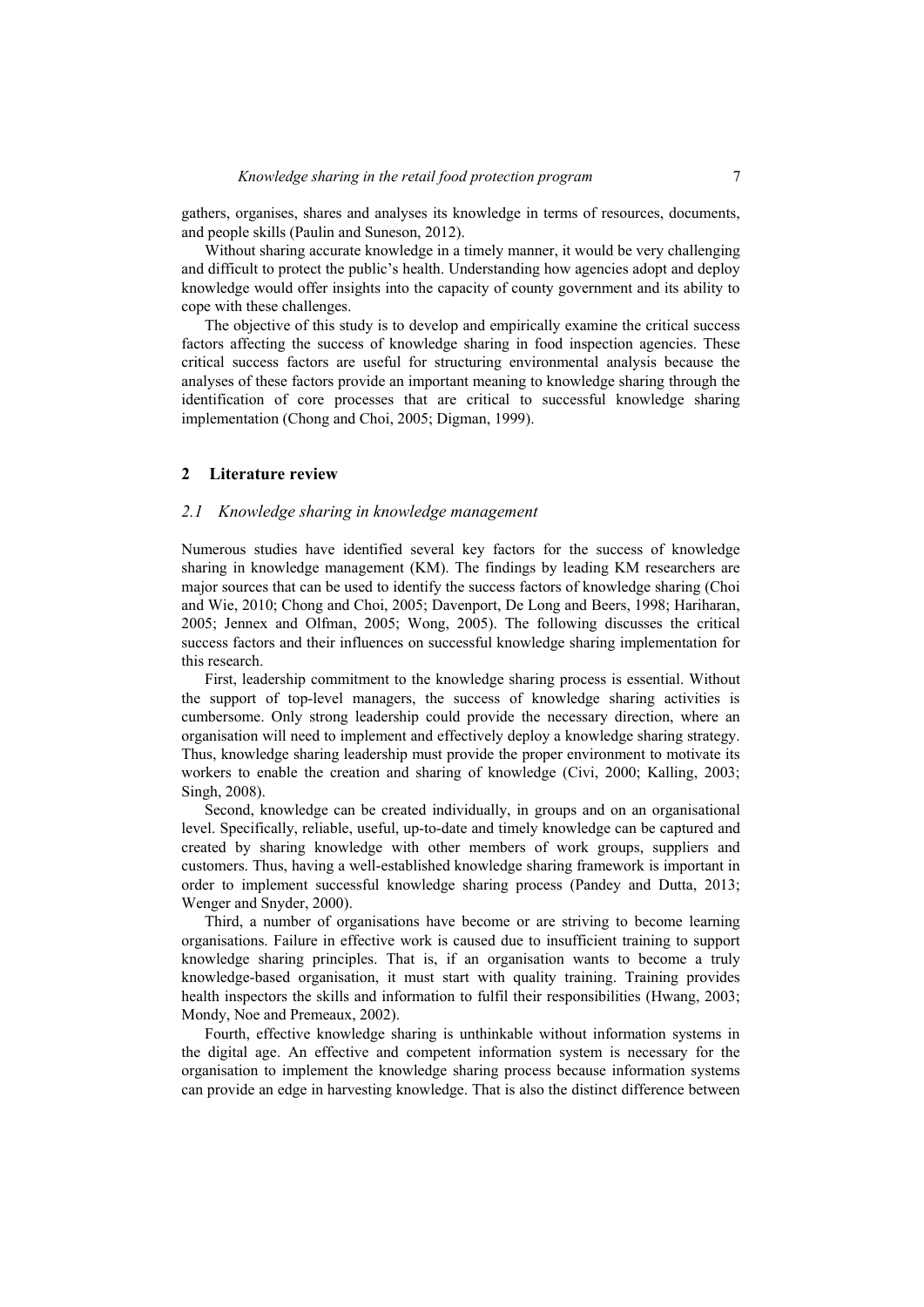organisational learning and KM. KM utilises information systems as enabling tools while organisational learning views information systems as technical tools. To develop an effective knowledge sharing program, information systems must be reliable, flexible, accessible, accurate and compatible with other platforms (Davenport and Grover, 2001; Davenport and Prusak, 1998).

Fifth, there is a general agreement that a knowledge-friendly culture must be present or nurtured in order for the success of knowledge sharing implementation. Culture is a set of beliefs, which provides an identity for the organisation, which in turn defines how the organisation runs day to day (Schermerhorn et al., 1991). Creating and sharing knowledge are intangible activities that cannot be forced. To create a knowledge-friendly culture, it is important to consider the cultural environment of an organisation before implementing knowledge sharing (Al-Alawi, Al-Marzooqi and Mohammed, 2007; Hanan and Stemke, 2014).

### *2.2 Retail Food Protection Program*

In 2010, the FDA retail food safety initiative, a part of FDA's prevention-based, farmto-table food safety strategy, was announced to reduce foodborne illness and acknowledged key partnerships with regulators to improve food safety at the retail level (Food and Drug Administration, 2014b). More than 3,000 state, local and tribal agencies have a primary responsibility to regulate the retail food and foodservice industries in the USA. These agencies are responsible for the overseeing of over 1 million food establishments including restaurants, grocery lists, vending machines and institutional food services (Food and Drug Administration, 2014a). To promote the application of food safety principles, FDA issues a food code to assist food control jurisdictions at all levels of government. The FDA food code is used as a model to develop or update local, state, tribal, and federal regulators' own food safety rules.

In reality, state retail and food service codes and regulations (Food and Drug Administration, 2014a) widely differ from one state or locality to another because the FDA model food codes are recommendations for food safety regulations and are not to adopt (National Restaurant Association Education Foundation, 2012). The enforcement of these codes requires numerous responsibilities of regulatory agencies, which include permitting inspection of retail food business, providing food safety education and training, investigating complaints and illnesses, and investigation of suspected cases of foodborne illness.

## **3 Research design and methodology**

The study population included health inspectors from all the 58 counties of California. Fifty-eight directors in the County Environmental Management Department were contacted and nine directors voluntarily agreed to distribute the online survey to their colleagues. Therefore, the exact number of samples invited was not able to be identified. A consent form was presented to the respondent by clicking the 'begin' button. Respondents not wishing to consent were able to simply navigate away from the page. The total number of responses was 119. However, four questionnaires did not contribute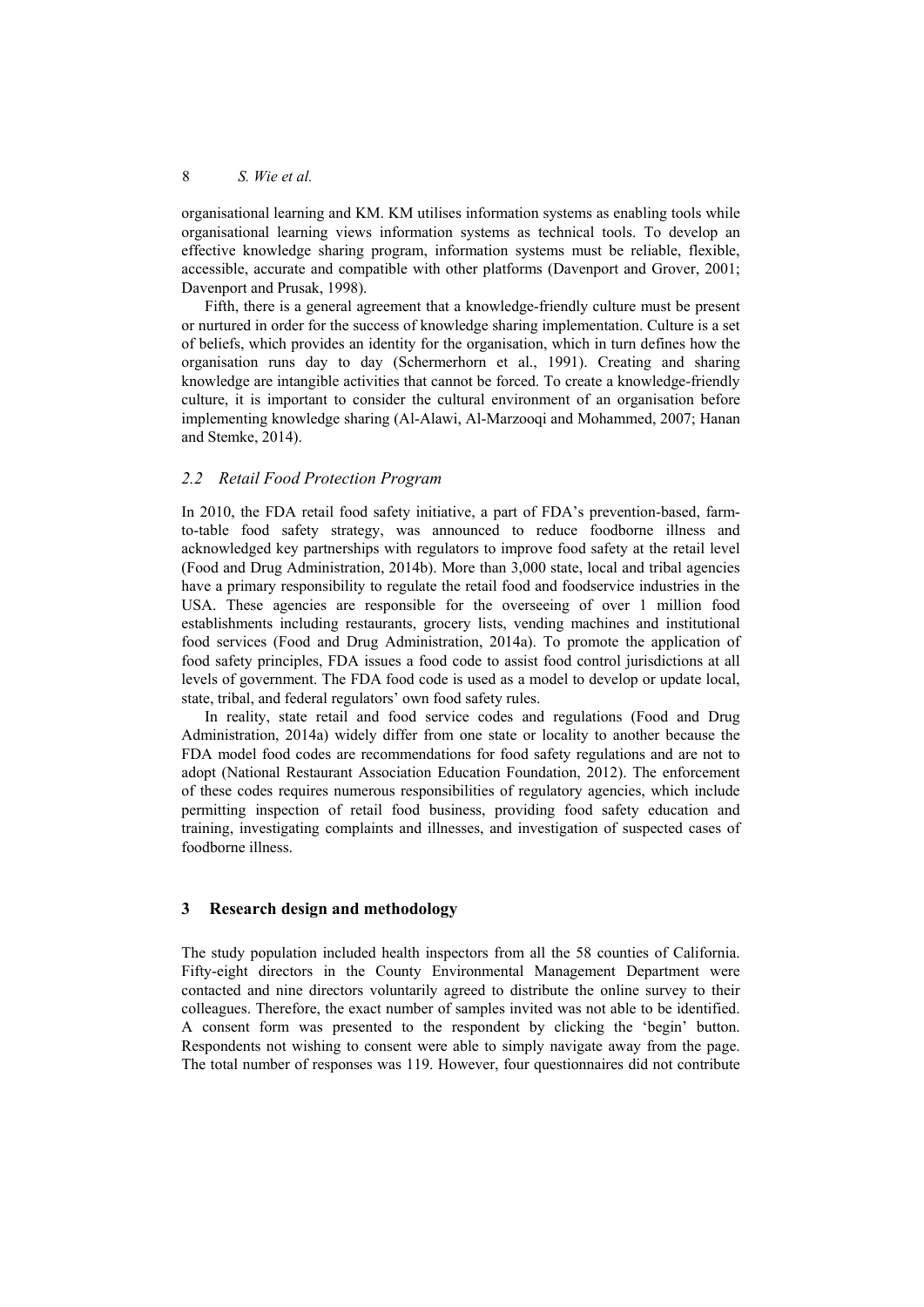adequate information and thus were omitted from the study, leaving 115 usable responses.

A questionnaire was modified from the researcher's previous study (Choi and Wie, 2010) and approved by the Committee for the Protection of Human Subjects. A pilot study by health inspectors was conducted to examine the validity and reliability of questions. The questionnaires consisted of three sections:

- 1 overall perception of knowledge sharing in general
- 2 attributes affecting knowledge sharing in food protection programs and the level of actual implementation of those attributes
- 3 respondents' demographic and agency information.

Results were summarised using descriptive statistics, factor analysis and multivariate analysis with statistical package for social science (Version 21.0, SPSS Inc., Chicago, IL).

Based on the factor analysis, five measurement factors for the degree of importance were proposed to test the success of knowledge sharing. The research hypotheses were proposed as follows:

*H1: A high level of knowledge sharing leadership is positively associated with the success of knowledge sharing.* 

*H2: A high level of knowledge sharing framework is positively associated with the success of knowledge sharing.* 

*H3: A high level of knowledge sharing training is positively associated with the success of knowledge sharing.* 

*H4: A high degree of reliable and flexible information systems' capability is positively associated with the success of knowledge sharing.* 

*H5: A high level of knowledge sharing culture is positively associated with the success of knowledge sharing.* 

## **4 Results and discussion**

### *4.1 Demographic characteristics of respondents*

Demographic information is presented in Table 1. The majority of respondents were women  $(61%)$  and the age brackets of respondents were fairly distributed among  $41-50$  $(35.5\%)$ ,  $31-40$   $(28.0\%)$ , and  $>50$   $(26.2\%)$ . The number of years working in this field was 14.1 years on average. About half of the respondents (46.5%) worked at the Southern California region while 26.3 and 27.2% worked at Northern and Central California, respectively. The knowledge sharing practices that contributed most were the work email system (91.3%), employee meetings/training (77.4%) and information from coworkers  $(44.3\%)$ .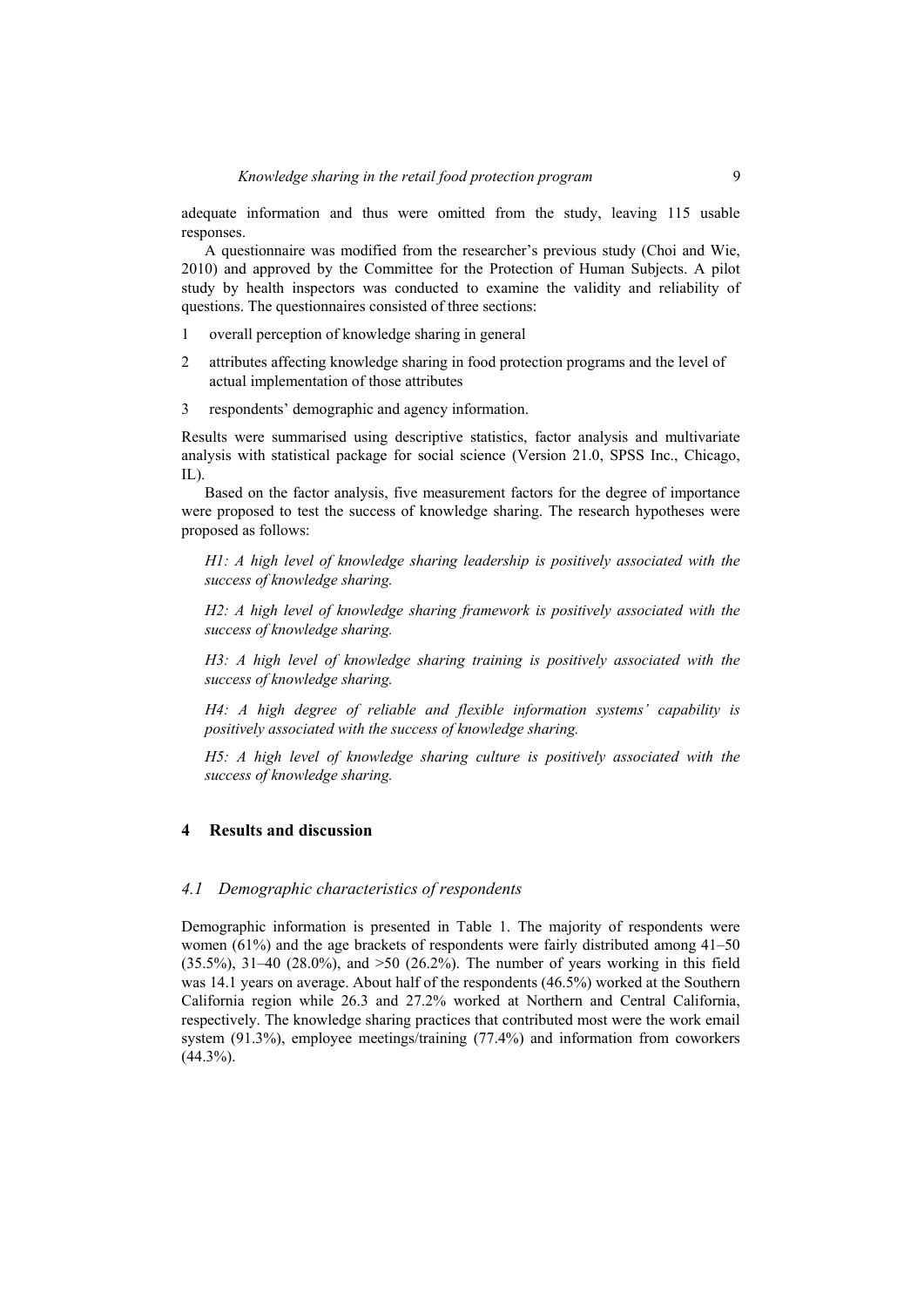| <i>Characteristics</i>            |                            | Frequency n | Percentage |
|-----------------------------------|----------------------------|-------------|------------|
| Gender                            | Female                     | 67          | 61.5       |
|                                   | Male                       | 42          | 38.5       |
| Age                               | $20 - 30$                  | 11          | 10.3       |
|                                   | $31 - 40$                  | 30          | 28.0       |
|                                   | $41 - 50$                  | 38          | 35.5       |
|                                   | $>50$                      | 28          | 26.2       |
| Region                            | Northern California        | 30          | 26.3       |
|                                   | Central California         | 31          | 27.2       |
|                                   | Southern California        | 53          | 46.5       |
| Years in field                    | $1 - 5$                    | 19          | 17.9       |
|                                   | $6 - 10$                   | 27          | 25.5       |
|                                   | $11 - 15$                  | 20          | 18.9       |
|                                   | $15 - 20$                  | 12          | 11.3       |
|                                   | $21 - 25$                  | 17          | 16.0       |
|                                   | $>25$                      | 11          | 10.4       |
| Knowledge                         | Work email system          | 105         | 91.3       |
| sharing<br>practices <sup>b</sup> | Employee meetings/training | 89          | 77.4       |
|                                   | Information from coworkers | 51          | 44.3       |
|                                   | Internet homepage          | 30          | 26.1       |
|                                   | Workplace bulletin board   | 27          | 23.5       |
|                                   | Workplace mailbox          | 20          | 17.4       |
|                                   | Others <sup>c</sup>        | 5           | 4.3        |

Table 1 Demographic information of respondents<sup>a</sup>

Notes:  $^{a}N = 115$ , <sup>b</sup>Total number and percent value do not equal *N* and 100, respectively, as multiple responses were given, <sup>c</sup>Shared drive including reports, rumours, professional listserv, professional magazine and journal, internet access, etc.

## *4.2 Overall perception of knowledge sharing*

The respondents were asked to rate the degree of their agreement with three statements about knowledge sharing on a five-point Likert scale  $(5 =$  strongly agree,  $1 =$  strongly disagree). Perception statements about knowledge sharing and its results are shown in Table 2. About 46% of all respondents strongly agreed that "knowledge sharing can improve their organisations' overall performance and sustainable competitiveness," with mean rating of 4.38. This perceived agreement rate was used as the dependent variable for the regression analyses in Table 3. The least agreed perception agreement was "I believe the knowledge sharing program fits their organisation and the industry  $(m = 3.88)$ ."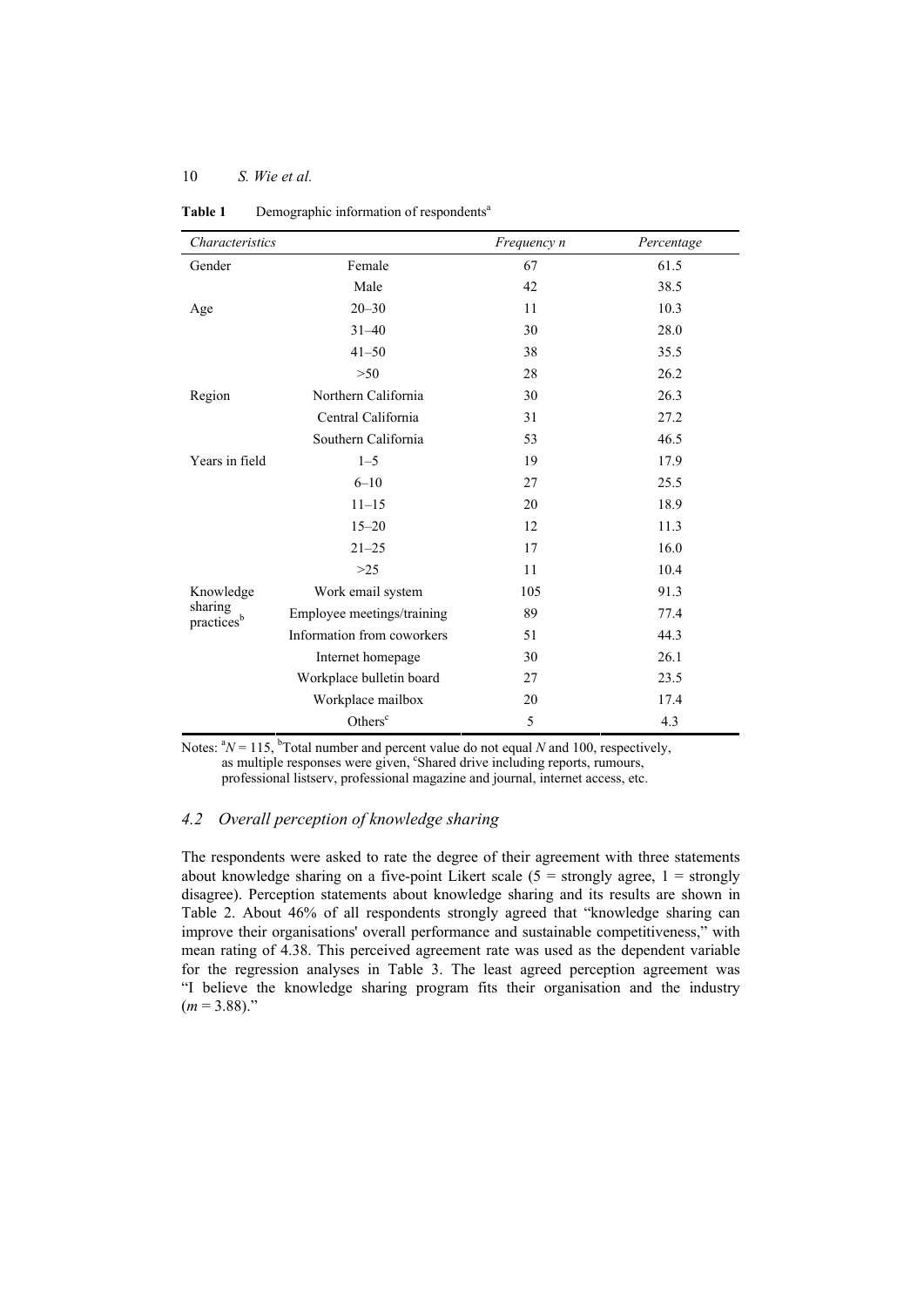|                                                                                                                       | Percentage        |       |                  |          |                      |                     |
|-----------------------------------------------------------------------------------------------------------------------|-------------------|-------|------------------|----------|----------------------|---------------------|
| Perception statement                                                                                                  | Strongly<br>agree | Agree | <b>Undecided</b> | Disagree | Strongly<br>disagree | Mean<br>$\pm SD$    |
| I believe the knowledge<br>sharing program fits our<br>organisation and the<br>industry.                              | 24.37             | 43.7  | 16.81            | 8.4      | 0.84                 | $3.88 \pm$<br>0.931 |
| The knowledge sharing<br>program can contribute to<br>our organisation's products<br>or services competitiveness.     | 30.25             | 49.58 | 13.45            | 0.84     | 0.84                 | 4.15 $\pm$<br>0.754 |
| The knowledge sharing can<br>improve our organisation's<br>overall performance and<br>sustainable<br>competitiveness. | 46.22             | 40.34 | 5.04             | 1.68     | 0.84                 | $4.38 \pm$<br>0.749 |

Table 2 Overall perception about knowledge sharing by health inspectors<sup>a</sup>

Notes:  $^{a}N = 115$ ,  $^{b}5 =$  strongly agree; 1 = strongly disagree.

| Table 3 |  |  | Multiple regression analyses of the five factors with perceived knowledge sharing |
|---------|--|--|-----------------------------------------------------------------------------------|
|         |  |  |                                                                                   |

| Factors regressed on                           | <b>Unstandardised</b><br>coefficients |                          | <b>Standardised</b><br>coefficients | t-value  | Significance |  |
|------------------------------------------------|---------------------------------------|--------------------------|-------------------------------------|----------|--------------|--|
| respondents' perception <sup>a</sup>           | $\boldsymbol{B}$                      | <b>Standard</b><br>error | $\beta$                             |          |              |  |
| (Constant)                                     | 4.102                                 | 0.320                    |                                     | 12.809   | 0.000        |  |
| Systematic support for<br>knowledge sharing    | 0.376                                 | 0.196                    | 0.456                               | 1.916    | 0.059        |  |
| Knowledge sharing<br>framework                 | 0.293                                 | 0.173                    | 0.366                               | 1.693    | 0.094        |  |
| Knowledge sharing training                     | 0.451                                 | 0.171                    | 0.523                               | $2.639*$ | 0.010        |  |
| Information system capability                  | 0.186                                 | 0.179                    | 0.226                               | 1.038    | 0.302        |  |
| Administrative culture on<br>knowledge sharing | 0.320                                 | 0.189                    | 0.404                               | 1.693    | 0.094        |  |

Notes:  $R^2 = 0.143$ , adjusted  $R^2 = 0.091$ ,  $F = 2.733$  (p = 0.025), \*p  $\leq 0.01$ , <sup>a</sup>dependent variable: the knowledge sharing can improve our organisation's overall performance and sustainable competitiveness (*m* = 4.38) (Table 2).

## *4.3 Perception of degree of importance and implementation on knowledge sharing attributes*

Table 4 illustrates the mean scores of the degree of importance and the degree of implementation of 21 attributes concerning knowledge sharing. Paired *t*-test was used to compare the differences between perceived importance and actual knowledge sharing implementation in food protection programs.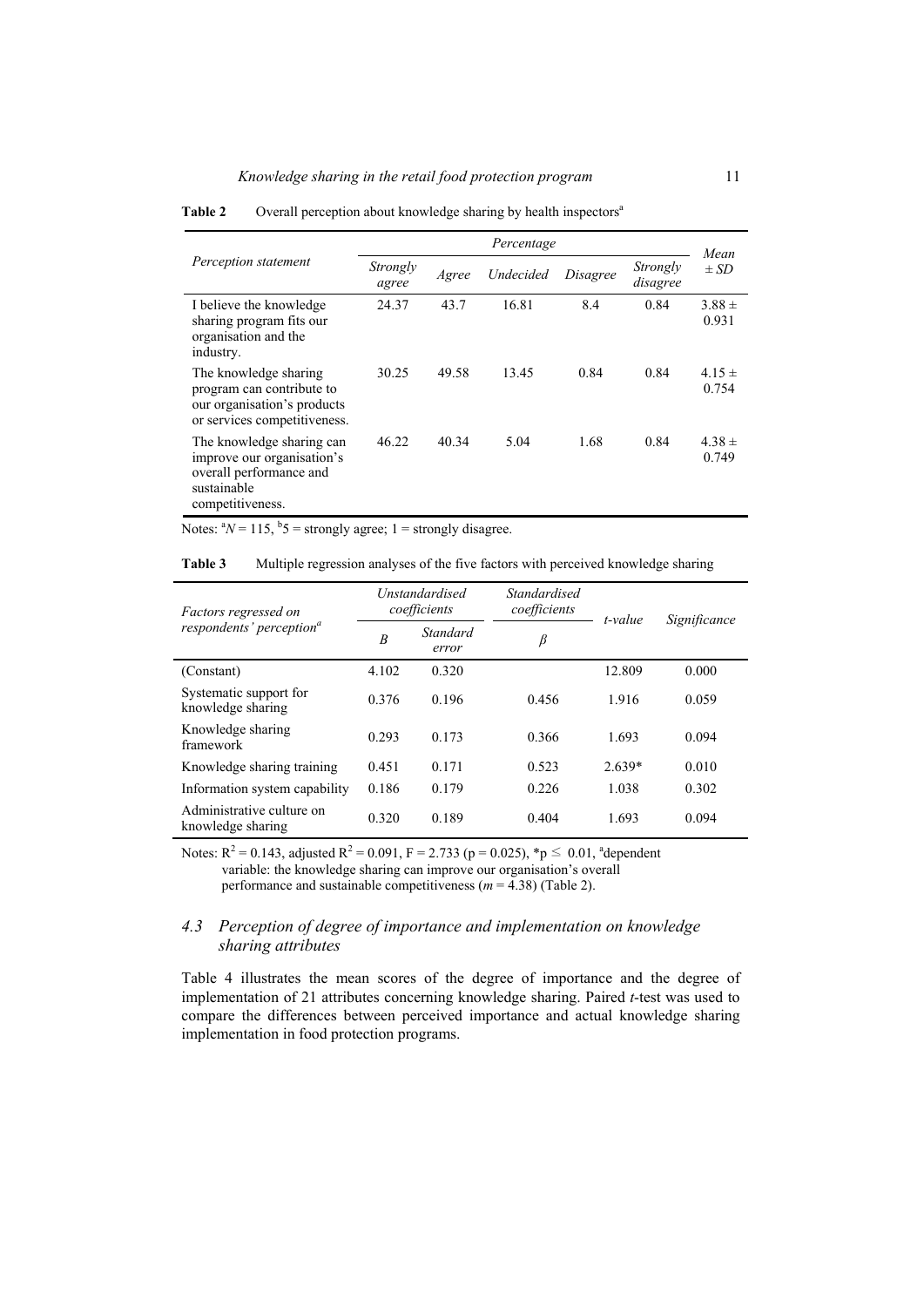| Table 4<br>Differences of importance and implementation of knowledge sharing attribute |
|----------------------------------------------------------------------------------------|
|----------------------------------------------------------------------------------------|

| <b>Attributes</b>                                                                                                                                                 |                   | Importance <sup>a</sup> | Implementation <sup>b</sup> |       | Differences |               |
|-------------------------------------------------------------------------------------------------------------------------------------------------------------------|-------------------|-------------------------|-----------------------------|-------|-------------|---------------|
|                                                                                                                                                                   | Mean <sup>c</sup> | SD                      | Mean                        | SD    | Mean        | $\bar{t}$     |
| Sharing knowledge with a variety of personnel,<br>such as new food safety regulations                                                                             | 4.73              | 0.551                   | 3.75                        | 0.982 |             | 0.991 10.130* |
| Top management leadership and commitment<br>towards knowledge sharing and its utilisation                                                                         | 4.58              | 0.664                   | 3.33                        | 1.118 |             | 1.250 10.596* |
| Effectiveness, efficiency and user friendliness<br>of information systems                                                                                         | 4.50              | 0.720                   | 3.28                        | 1.056 |             | 1.230 11.151* |
| Providing all employees with adequate<br>information of knowledge sharing related<br>principles through training                                                  | 4.47              | 0.682                   | 3.45                        | 1.064 | 1.036       | 9.497*        |
| Top management encouragement toward<br>formal/informal communication                                                                                              | 4.46              | 0.670                   | 3.21                        | 1.168 |             | 1.234 10.463* |
| Encouraging employees to participate in<br>internal and external new learning opportunities<br>such as conferences, training seminar,<br>university courses, etc. | 4.44              | 0.706                   | 3.38                        | 1.152 | 1.062       | $9.148*$      |
| Access to the majority of knowledge within my<br>organisation                                                                                                     | 4.38              | 0.786                   | 3.35                        | 1.105 | 1.054       | $9.650*$      |
| Adequate budgeting or funding to support<br>knowledge management projects                                                                                         | 4.32              | 0.909                   | 3.18                        | 1.128 |             | 1.116 10.044* |
| Gaining knowledge about customers, own<br>competencies and capabilities                                                                                           | 4.31              | 0.825                   | 3.33                        | 1.060 | .991        | $10.305*$     |
| Current corporate hardware and operating<br>systems rules and standards to support future<br>computer platform compatibility                                      | 4.29              | 0.821                   | 3.04                        | 1.162 | 1.235       | $9.721*$      |
| Promote ongoing employee contributions to the<br>knowledge sharing system                                                                                         | 4.29              | 0.743                   | 3.12                        | 1.102 |             | 1.171 10.437* |
| Documentation of the most operating rules,<br>policies, and procedures for knowledge sharing<br>implementation processes                                          | 4.27              | 0.779                   | 3.28                        | 1.145 | .982        | 8.849*        |
| Data and information sharing among different<br>computer software applications                                                                                    | 4.26              | 0.821                   | 3.08                        | 1.050 |             | 1.196 10.832* |
| A formal system that allows for contribution of<br>every employee's opinions or suggestions                                                                       | 4.23              | 0.765                   | 3.03                        | 1.063 |             | 1.184 10.274* |
| Supporting team-based approaches to problem<br>solving                                                                                                            | 4.21              | 0.893                   | 3.19                        | 1.162 | 1.035       | 8.409*        |
| Reformulation of any rules ( <i>i.e.</i> , personnel<br>policies) that obstruct the implementation of<br>knowledge sharing                                        | 4.15              | 0.830                   | 3.02                        | 1.131 | 1.144       | $9.649*$      |
| Actively encourage employee participation in<br>decision processes                                                                                                | 4.14              | 0.826                   | 2.97                        | 1.153 |             | 1.168 10.528* |

Notes:  $\frac{*}{p}$  < 0.001,  $\frac{3}{5}$  = very important, 1 = not important,  $\frac{6}{5}$  = extensively implemented,  $1 =$ not implemented,  $\alpha N = 115$ .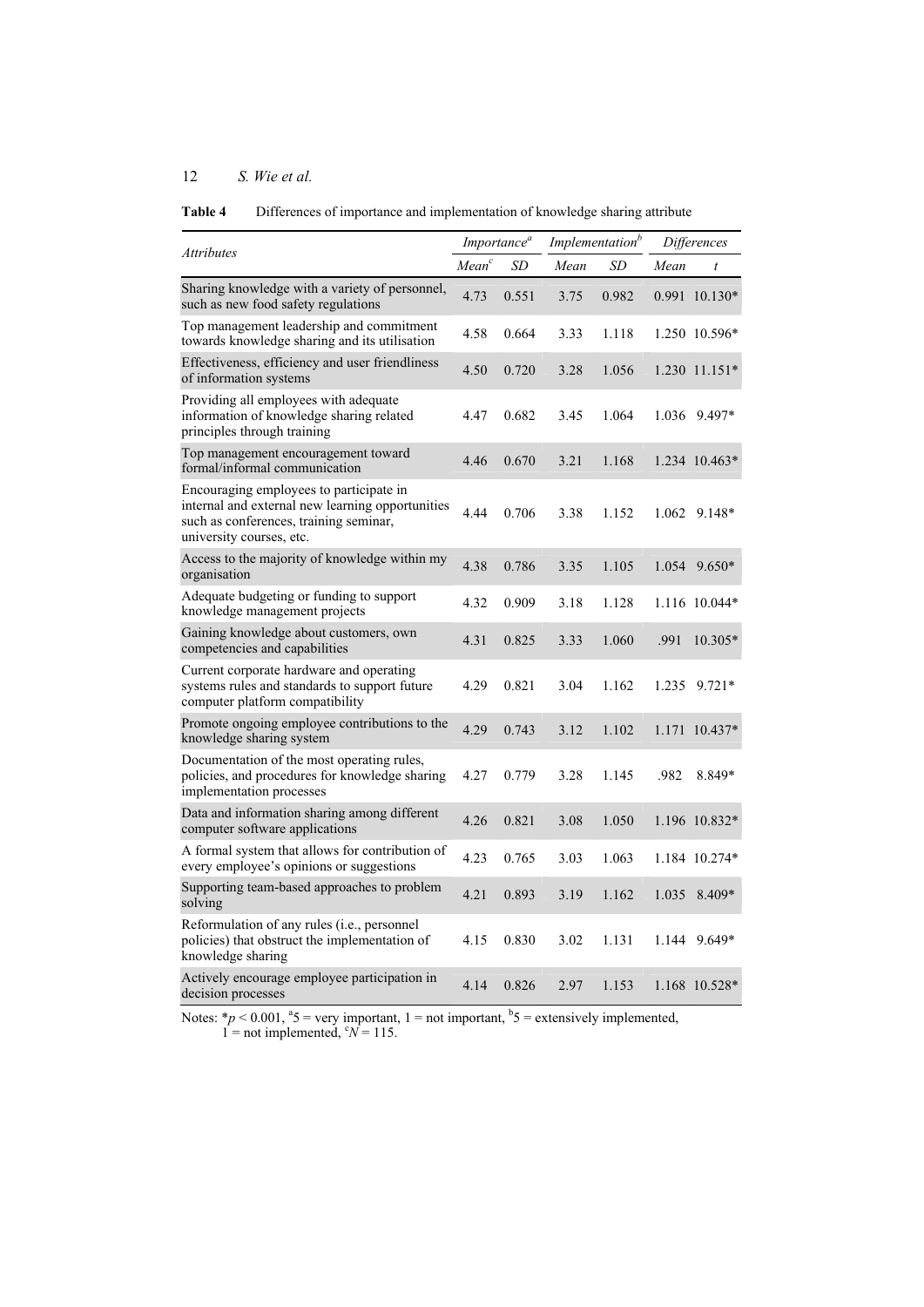### *Knowledge sharing in the retail food protection program* 13

### **Table 4** Differences of importance and implementation of knowledge sharing attribute (continued)

| <i>Attributes</i>                                                                                                                   | Importance <sup>a</sup> |           | <i>Implementation</i> <sup>b</sup> |           | <i>Differences</i> |                |
|-------------------------------------------------------------------------------------------------------------------------------------|-------------------------|-----------|------------------------------------|-----------|--------------------|----------------|
|                                                                                                                                     | Mean <sup>c</sup>       | <b>SD</b> | Mean                               | <b>SD</b> | Mean               | t              |
| Encouraging knowledge creating teams such as<br>knowledge task force, the future group, or<br>learning group                        | 4.10                    | 0.890     | 2.88                               | 1.250     |                    | 1.214 9.852*   |
| The complexity and limitation of current<br>computer software applications to develop<br>interactive knowledge sharing applications | 4.07                    | 0.908     | 2.97                               | 1.082     |                    | $1.114$ 8.712* |
| Encouraging employees to benchmark other<br>organisations' best practices of knowledge<br>sharing                                   | 3.97                    | 0.995     | 2.72                               | 1 2.40    |                    | 1.276 10.712*  |
| Supporting utilisation of a knowledge-related<br>measurement mechanism                                                              | 3.89                    | 0.913     | 2.99                               | 1 1 7 6   | .898               | 7.709*         |
| Average                                                                                                                             | 4.28                    |           | 3.20                               |           |                    |                |

Notes:  $\mathbf{\hat{p}}$  < 0.001,  $\mathbf{\hat{a}}$  5 = very important, 1 = not important,  $\mathbf{\hat{b}}$  5 = extensively implemented,  $\hat{1}$  = not implemented,  $\hat{N}$  = 115.

## *4.3.1 Degree of perceived importance*

The degree of importance for KS attributes ranged from 3.89 to 4.73 with a group mean rating of 4.28 (5 = very important,  $1 = not$  important). The highest rated attributes of KS was "sharing knowledge with other members of a work group  $(m = 4.73)$ " followed by "top management leadership and commitment (*m* = 4.58)" and "effectiveness, efficiency and user friendliness of information system  $(m = 4.50)$ ". The lowest rated attribute was "supporting utilisation of a knowledge-related measurement mechanism (*m* = 3.89)" and "encouraging employees to benchmark other organisations' best practices of knowledge sharing (*m* = 3.97)"; however, these still lie around important  $(4 =$  important). All 21 attributes scored higher than 3.89 out of a five-point Likert-type scale; that is, all attributes were perceived as important or very important for knowledge sharing.

## *4.3.2 Degree of actual implementation*

The degree of implementation of KS for 21 attributes ranged from 2.72 to 3.75 with a group mean rating of  $3.20$  (5 = extensively implemented, 1 = not implemented). The attribute that was mostly implemented was "sharing knowledge with a variety of personnel ( $m = 3.75$ )", which was the same attribute perceived as the most important for KS. "providing all employees with adequate information of knowledge sharing related principles through training (*m* = 3.45)" and "encouraging employees to participate in internal and external new learning opportunities (*m* = 3.38)" were followed.

The least implemented attributes were "encouraging employees to benchmark other organisations' best practices of knowledge sharing (*m* = 2.72)". Other attributes that were less implemented were "actively encourage employee participation in decision processes" and "the complexity and limitation of current computer software applications" both with mean rating of 2.97. The attribute "encouraging employees to benchmark other organisations' best practices of knowledge sharing" not only received lower perception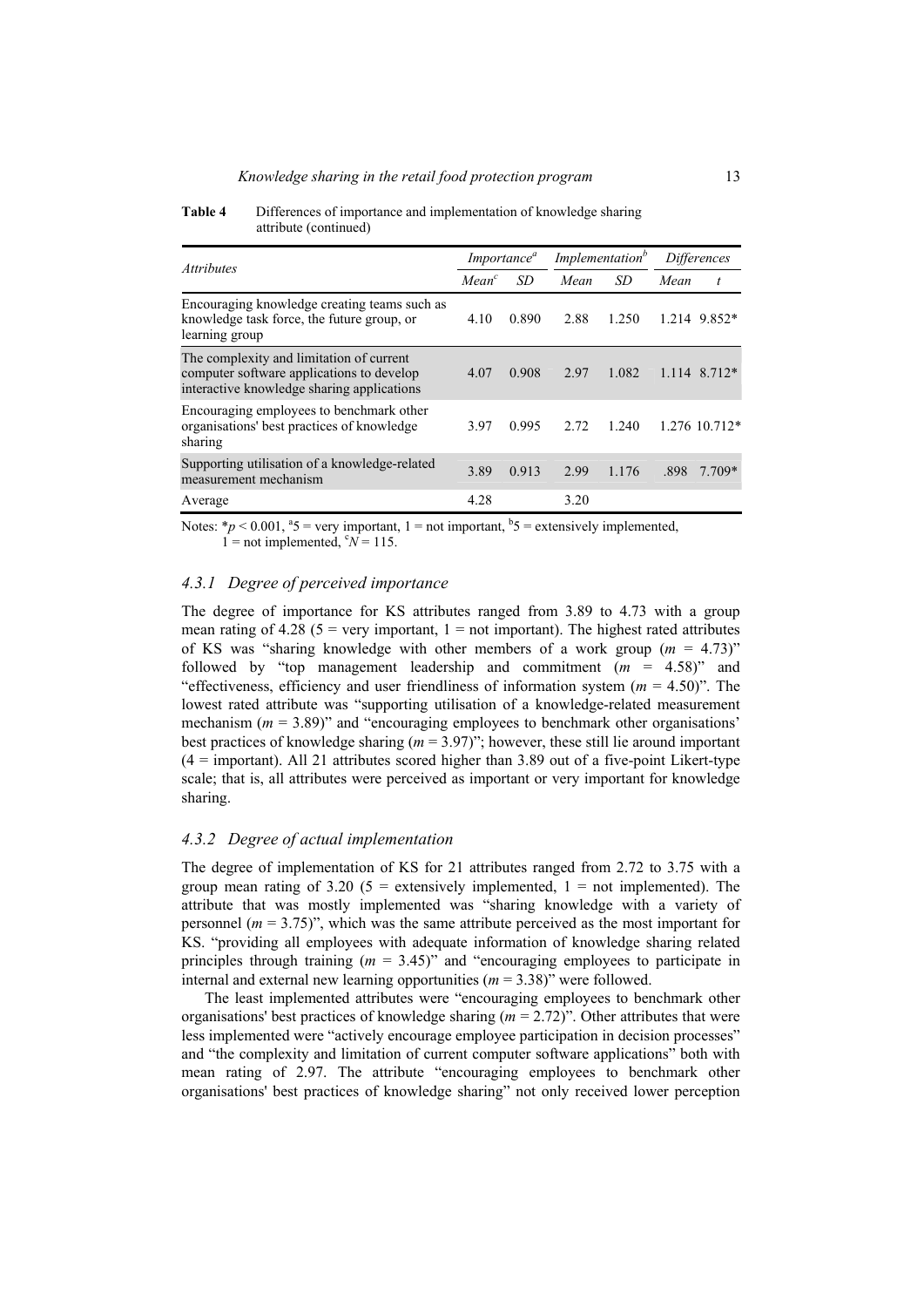towards the degree of importance but was also implemented the least frequently. All 21 attributes ranged from 2.72 to 3.75; this means that attributes were implemented moderately.

### *4.3.3. Comparison of the degree of importance and implementation*

Mean differences and results of paired *t*-test are shown in Table 4. The most differences in means between the degree of importance and the degree of actual implementation were shown in attributes related to knowledge sharing system or structure: "encouraging knowledge by creating teams such as knowledge task force, the future group or learning group  $(M_d = 1.25)$ ," "encouraging employees to benchmark other organisations' best practices of knowledge sharing  $(M_d = 1.24)$ " and "supporting utilisation of a knowledgerelated measurement mechanism  $(M_d = 1.18)$ ." These attributes were relatively perceived as less important and were thus less implemented. Furthermore, these are not even implemented to the extent that they were perceived as important.

There were significant differences between the degree of importance and the degree of implementation for all attributes ( $p < 0.001$ ). The perceived degree of importance was much higher than the degree of implementation indicating the extent to which KM has actually been implemented in respondents' organisations. This relationship is illustrated as a scatter graph in Figure 1. The scatter plot shows the relationship between the degree of importance and actual implementation measured on the same respondents. The degree of importance ranged from 3.89 to 4.73 on a five-point Likert scale while the degree of actual implementation ranged from 2.99 to 3.75. Two variables are positively associated with higher average values of the degree of importance and tend to accompany higher values of the degree of implementation.

### **Figure 1** Scatter graph for the degree of importance and implementation



### *4.4 Importance factors of knowledge sharing*

Extraction of principal factors with varimax rotation was performed on 21 attributes measuring the degree of importance for the sample of 115 health inspectors. Principal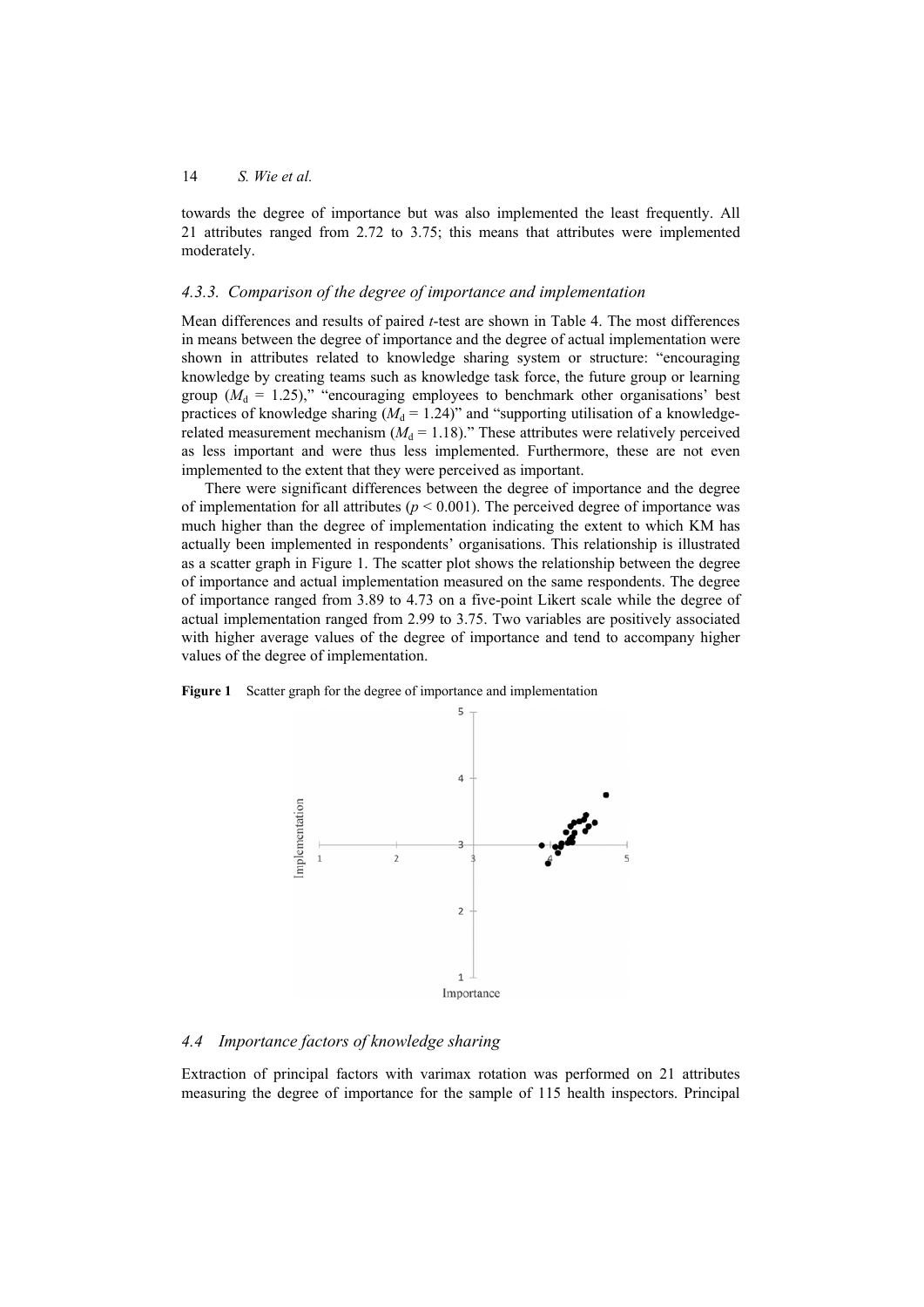components extraction was used before principal factors extraction to estimate the number of factors, presence of outliers, absence of multicollinearity and factorability of the correlation matrices. With  $\alpha = 0.001$  cut-off level, no respondents produced scores that identified them as outliers. The results of factor analysis for importance are shown in Table 5. The five factors with eigenvalues of 1.00 or greater, with 67.4% of the variance explained, included all 21 attributes for importance. The five factors were labelled as systematic support for knowledge sharing, knowledge sharing framework, knowledge sharing training, information system capabilities and administrative culture on knowledge sharing.

**Table 5** Factor analysis of degree of importance on knowledge sharing attributes

| Knowledge sharing factors                                             | Factor<br>loading | Eigen<br>values | Variance<br>explained $(\%)$ | Communalities |
|-----------------------------------------------------------------------|-------------------|-----------------|------------------------------|---------------|
| Factor 1: Knowledge sharing leadership<br>$(N=6)$ ( $\alpha = 0.85$ ) |                   |                 |                              |               |
| Allowing employee's opinions or<br>suggestions                        | 0.742             |                 |                              | 0.723         |
| Supporting team-based approach                                        | 0.723             |                 |                              | 0.777         |
| Formation of KS task group                                            | 0.716             |                 |                              | 0.748         |
| Top management leadership and<br>commitment                           | 0.593             | 8.955           | 42.6                         | 0.687         |
| Benchmarking other organisations' KS<br>practices                     | 0.544             |                 |                              | 0.644         |
| Documentation for policies and<br>procedures                          | 0.538             |                 |                              | 0.558         |
| Factor 2: Knowledge sharing framework<br>$(N=4)$ $(\alpha = 0.79)$    |                   |                 |                              |               |
| Utilisation of measurement system                                     | 0.750             |                 |                              | 0.674         |
| Complexity and limitations of Software                                | 0.677             |                 |                              | 0.625         |
| Computer platform compatibility                                       | 0.642             | 1.576           | 7.5                          | 0.691         |
| Employee participation in decision<br>processes                       | 0.550             |                 |                              | 0.670         |
| Factor 3: Knowledge sharing training<br>$(N=4)$ $(\alpha = 0.82)$     |                   |                 |                              |               |
| Employee training                                                     | 0.720             |                 |                              | 0.700         |
| Sharing knowledge with others                                         | 0.662             | 1.335           | 6.3                          | 0.585         |
| Various learning opportunities                                        | 0.594             |                 |                              | 0.702         |
| Ongoing employees' contribution                                       | 0.562             |                 |                              | 0.754         |
| Factor 4: Information system capability<br>$(N=3)$ $(\alpha = 0.79)$  |                   |                 |                              |               |
| IS effectiveness                                                      | 0.767             | 1.206           | 5.7                          | 0.746         |
| Accessibility of IS                                                   | 0.757             |                 |                              | 0.721         |
| Data and information sharing                                          | 0.630             |                 |                              | 0.650         |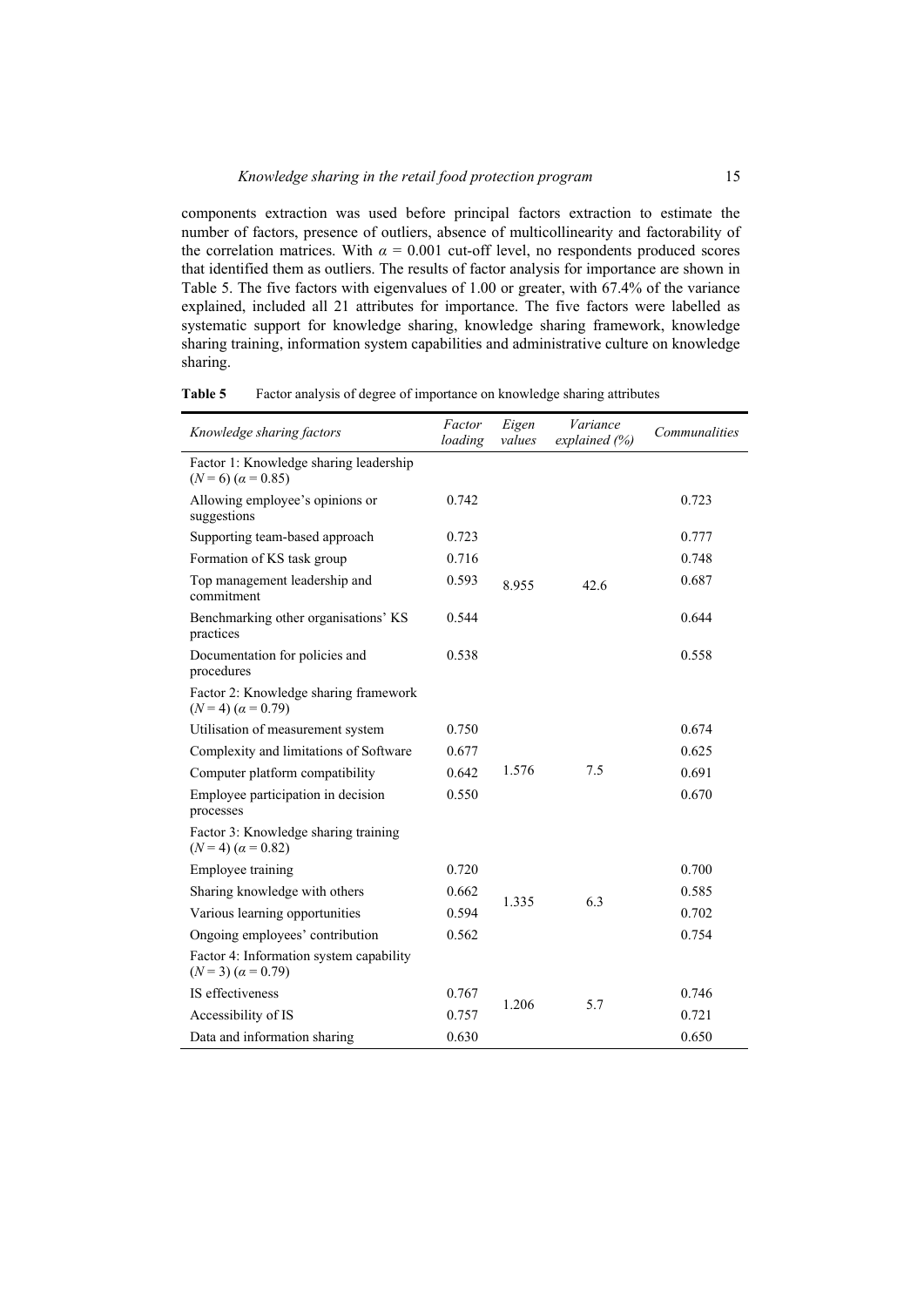| Knowledge sharing factors                                                    | Factor<br>loading | Eigen<br>values | Variance<br>explained $(\%)$ | <i>Communalities</i> |
|------------------------------------------------------------------------------|-------------------|-----------------|------------------------------|----------------------|
| Factor 5: Knowledge sharing culture<br>$(N=4)$ $(\alpha = 0.72)$             |                   |                 |                              |                      |
| Formal/informal communication                                                | 0.736             |                 |                              | 0.713                |
| Adequate budget or fund                                                      | 0.730             |                 |                              | 0.641                |
| Reformulation of obstructive rules                                           | 0.577             | 1.129           | 5.3                          | 0.684                |
| Gaining knowledge <i>(i.e., customers,</i><br>competencies and capabilities) | 0.460             |                 |                              | 0.506                |
| Total variance explained                                                     |                   |                 | $67.4\%$                     |                      |

**Table 5** Factor analysis of degree of importance on knowledge sharing attributes (continued)

## *4.5 Relationships of the five factors with perception of knowledge sharing*

The multiple regression results of the relationship between the five importance factors and the perception of knowledge sharing are shown in Table 3. The table shows the standardised coefficient (β), significance level and adjusted squared multiple correlation coefficient (adjusted  $R^2$ ). Each success factor by success factor analysis was used as an independent variable to measure the success of knowledge sharing. The statement, the knowledge sharing can improve our organisation's overall performance and sustainable competitiveness," which represents perceived importance of knowledge sharing, was used for the measurement of the dependent variable for the success of knowledge sharing implementation. The 'knowledge sharing training' was positively associated with the success of knowledge sharing ( $p \leq 0.01$ ), while the other factors including knowledge sharing leadership, knowledge sharing framework, information system capabilities and knowledge sharing culture were not positively associated with the success of knowledge sharing. Therefore, H3 was accepted while the remaining H1, H2, H4, and H5 were rejected. The findings of the analysis indicate that knowledge sharing training is critical to knowledge sharing success.

### **5 Conclusion**

Throughout this study, a number of managerial concepts and ideas have been explained, tested, and analysed. Many academicians and practitioners have suggested numerous managerial practices and ideas for successful knowledge sharing. Management should not follow fashion or a stream of superficial activities. It should focus on innovations and organisation-wide improvements, regardless of organisational characteristics or type.

The overall respondents' attitudes towards knowledge sharing were examined. The results indicate that the respondents seemed aware of the importance of knowledge sharing in terms of their organisation's current and future performance. Most respondents view their organisation's operation as knowledge intensive. Also, most respondents seem to be thinking of knowledge sharing as a way to promote more effective management.

Sharing knowledge with peers and a variety of personal was considered to be the most critical success factor for perceived importance and implementation. Since there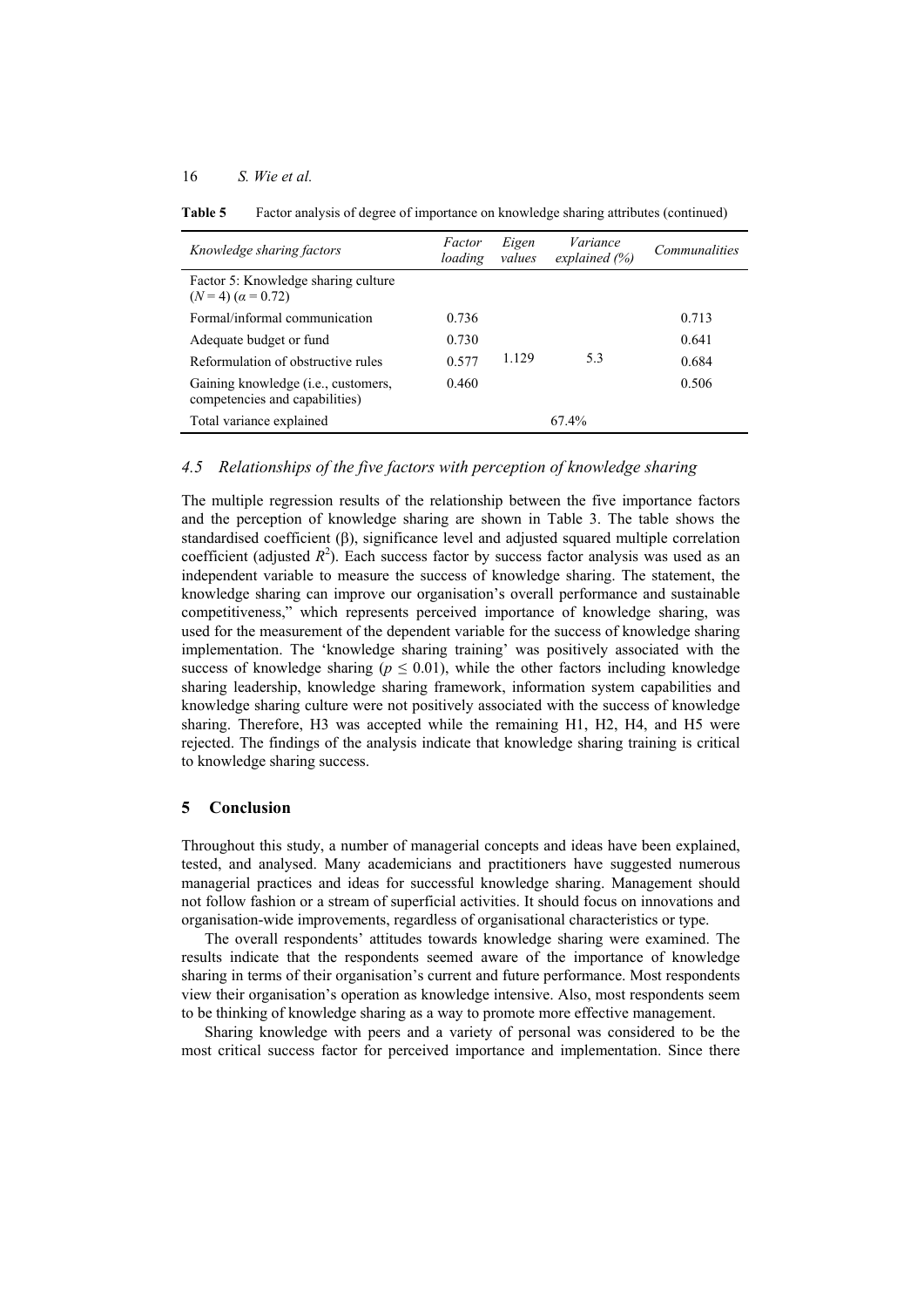have been dramatic changes of food inspection regulations in recent years, it seems that inspectors strongly feel that sharing of knowledge is a way to keep up with fast changing work environments. On the other hand, the possibility of a biased perception of knowledge sharing in KM should be considered. The paired *t*-test compared the degree of importance with the degree of implementation. According to the comparison, the most differences in means between the degree of importance and the degree of actual implementation were shown in attributes related to knowledge sharing system or structure: "encouraging knowledge creating teams such as knowledge task force, the future group, or learning group," "encouraging employees to benchmark other organisations' best practices of knowledge sharing" and "supporting utilisation of a knowledge-related measurement mechanism." These attributes were relatively perceived as less important and were thus less implemented. As a means of organisational performance improvement, knowledge sharing has been publicised and implemented as a major tool or technique for mainly organisations in the private sector. As a result, knowledge sharing has been viewed as a major catalyst for performance improvement. Consequently, this exaggeration of circumstances may affect inspectors' perception of knowledge sharing principles and the actual usage of those principles.

The relationship between each of the hypothesised success factors and knowledge sharing success was tested by implementing multiple regression analysis. This study indicates that knowledge sharing training is critical to knowledge sharing success. This finding is consistent with previous and current knowledge sharing in KM research even though the organisational culture and top management support has been the most critical factors for success according to numerous previous studies. The first step of sharing organisational knowledge would be tracking and building the knowledge. Thus, sharing knowledge first seems logical, and training can help in this phase. This process can help employees logically and systematically establish the mapping of knowledge. This is why the knowledge sharing training was selected as the most critical success factor.

### **6 Contribution and limitation**

This study has implications for the body of knowledge sharing in KM in general and for practitioners. This study is probably the first work to examine the success factors that affect the knowledge sharing systematically and statistically based on health inspectors. Moreover, this study may provide a framework for the development of an instrument for knowledge sharing implementation for food inspectors.

There are some major limitations to this study. The possibility of a biased perception of knowledge sharing in KM should be considered. As a means of organisational performance improvement, knowledge sharing has been publicised as one of the major tools or techniques through the mass media as well as various academic writings, including reports by major consulting companies. As a result, knowledge sharing has been viewed as a major catalyst for performance improvement without any assessment of the actual impact of its implementation. Consequently, this exaggeration of circumstances may affect managers' perception of knowledge sharing principles and the actual usage of those principles.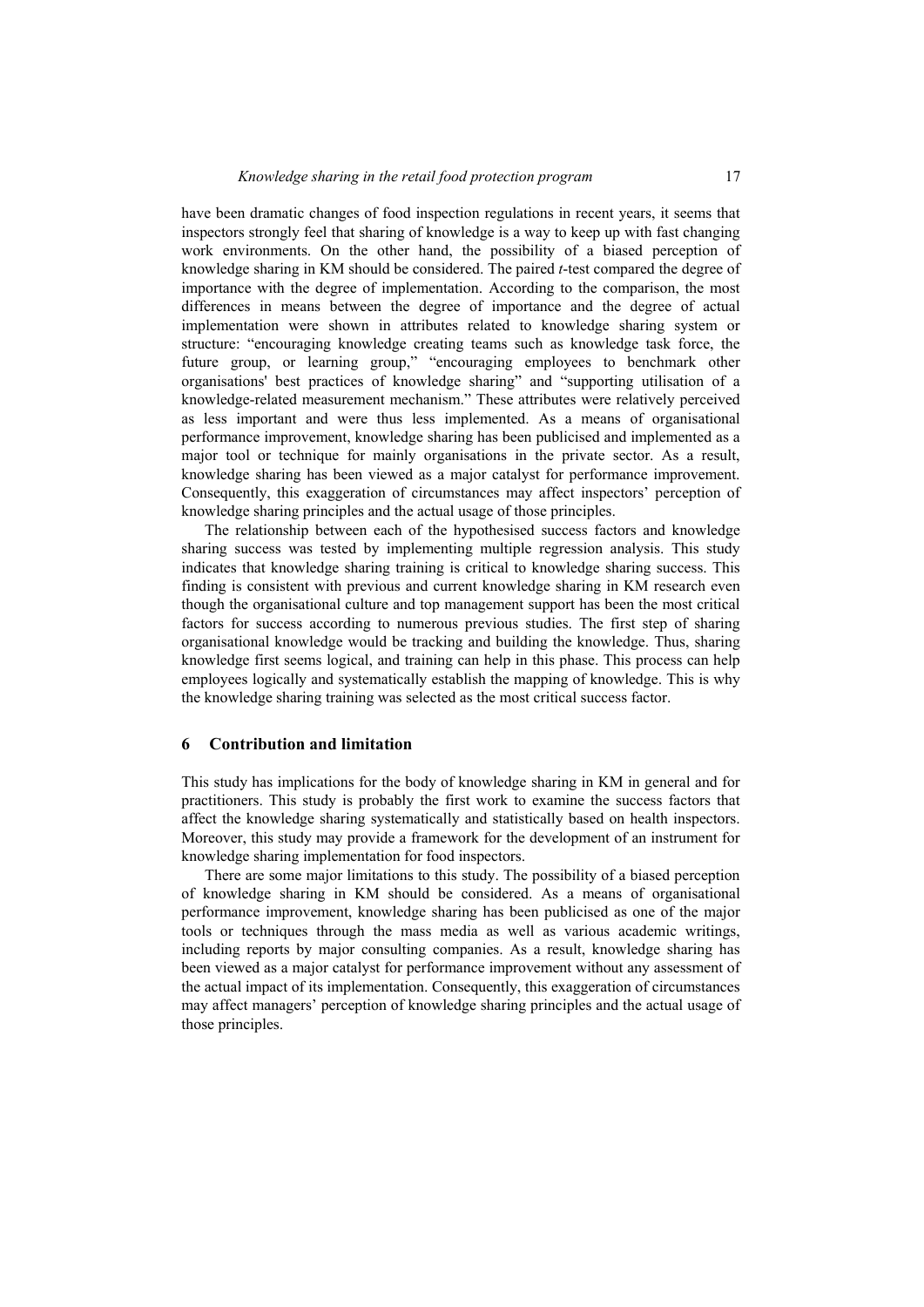#### **References**

- Al-Alawi, A., Al-Marzooqi, N. and Mohammed, Y. (2007) 'Organizational culture and knowledge sharing: critical success factors', *Journal of Knowledge Management*, Vol. 11, No. 2, pp.22–42.
- Center for Disease Control and Prevention. (2014) *Estimates of foodborne illness in the United States* [online] http://www.cdc.gov/foodborneburden/. (Accessed 3 December 2014).
- Choi, Y.S. and Wie, S. (2010) 'Comparative study of knowledge management success in public administration', *International Journal of Business Strategy*, Vol. 10, pp.127–134.
- Chong, S. and Choi, Y. (2005) 'Critical factors in the successful implementation of knowledge management.' *Journal of Knowledge Management Practice*, 6 [online] http://www.tlainc.com/ articl90.htm. (Accessed 10 July 2014).
- Civi, E. (2000) 'Knowledge management as a competitive asset: a review marketing intelligence and planning', *Journal of Knowledge Management,* Vol. 18, No. 4, pp.166–174.
- Davenport, T., De Long, D. and Beers, M. (1998) 'Successful knowledge management projects', *Sloan Management Review*, Vol. 39, No. 2, pp.43–57.
- Davenport, T. and Grover, V. (2001) 'Special issues: knowledge management', *Journal of Management Information Systems*, Vol. 31, No. 1, pp.7–10.
- Davenport, T. and Prusak, L. (1998) *Working Knowledge: how Organizations Manage What They Know*, Harvard Business School Press, Boston.
- Digman, L. (1999) *Strategic Management: Concepts, Decisions and Cases*, 2nd ed., BPI Irwin, Boston.
- Food and Drug Administration. (2014a) *Retail food protection: a cooperative program* [online]*.* http://www.fda.gov/Food/GuidanceRegulation/RetailFoodProtection/default.htm. (Accessed 12 November 2014).
- Food and Drug Administration. (2014b) *Retail food safety initiative* [online]. http:// www.fda.gov/Food/GuidanceRegulation/RetailFoodProtection/RetailFoodSafetyInitiative/defa ult.htm. (Accessed 11 December 2014).
- Hanan, J. and Stemke, J. (2014) 'Creating a knowledge sharing culture', *Leadership Excellence*, Vol. 31, No. 3, p.24.
- Hariharan, A. (2005) 'Critical success factors for knowledge management', *Knowledge Management Review*, Vol. 8, No. 2, pp.16–19.
- Hwang, A. (2003) 'Training strategies in the management of knowledge', *Journal of Knowledge Management*, Vol. 7, No. 3, pp.92–104.
- Jennex, M. and Olfman, L. (2005) 'Assessing knowledge management success', *International Journal of Knowledge Management*, Vol. 1, No. 2, pp.33–49.
- Kalling, T. (2003) 'Organization-internal transfer of knowledge and the role of motivation: a qualitative case study', *Knowledge and Process Management*, Vol. 10, No. 2, pp.115–126.
- Mondy, R., Noe, R. and Premeaux, S. (2002) *Human Resource Management*, 8th ed., Prentice Hall, Upper Saddle River, New Jersey.
- National Restaurant Association Education Foundation. (2012) *ServSafe Coursebook*, 6th ed., Chicago, Illinois.
- Pandey, S. and Dutta, A. (2013) 'Role of knowledge infrastructure capabilities in knowledge management', *Journal of Knowledge Management*, Vol. 17, No. 3, pp.435–453.
- Paulin, D. and Suneson, K. (2012) 'Knowledge transfer, knowledge sharing and knowledge barriers – Three blurry terms in KM', *Electronic Journal of Knowledge Management*, Vol. 10, No. 1, pp.81–91.